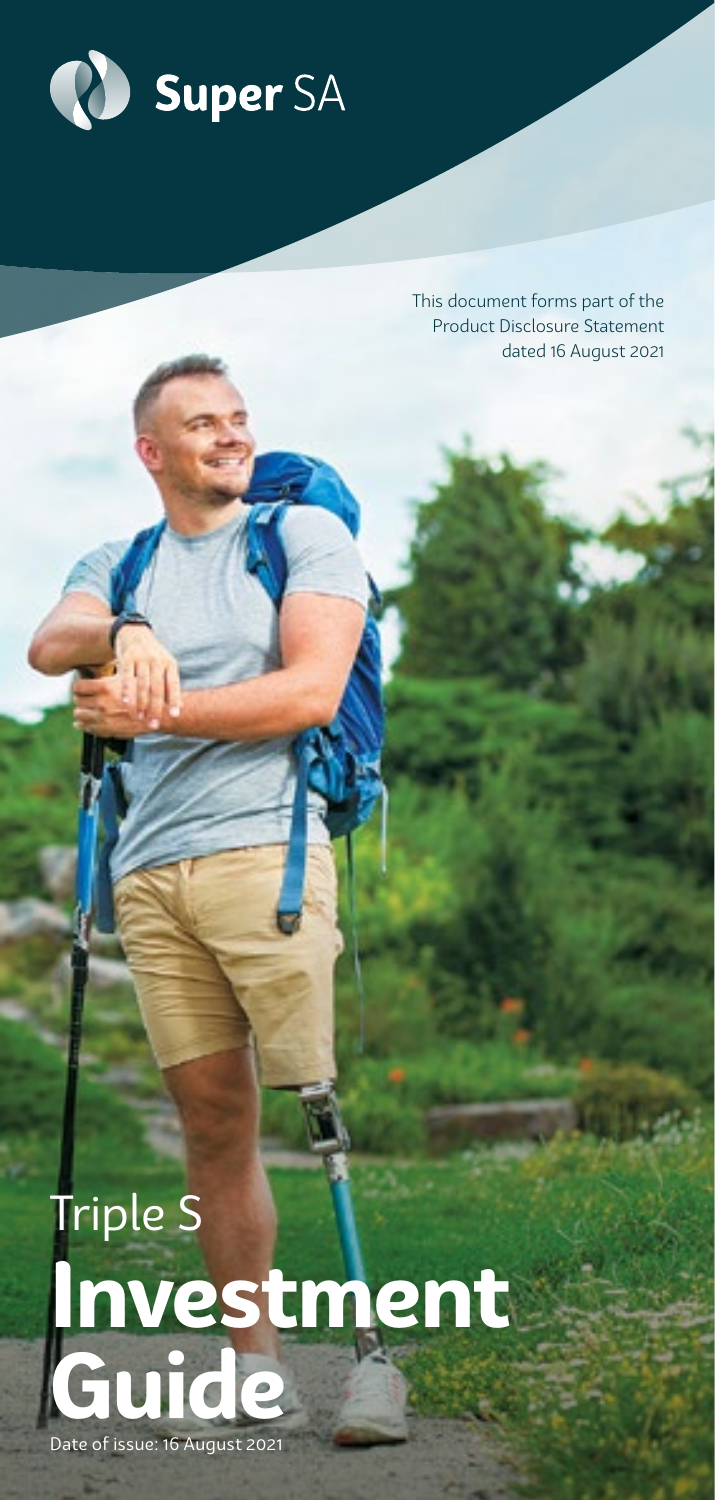# Let's talk about your Super Investments

Welcome to the Super SA Triple S Investment Guide where you'll find all the information you need to develop a better understanding where your money goes and how to grow your super.

Super is a long term investment and it's important that you know how it works so that you can make the right investment choices.

Triple S has several managed investment options available for you to choose from invested across a range of assets. These assets include cash, fixed interest, property and shares and can be affected by factors including interest rates, inflation and global financial markets.

At Super SA, together with our investment manager Funds SA, we regularly review the investment strategies and options available to you. Providing you the freedom to choose the investment options that are right for you.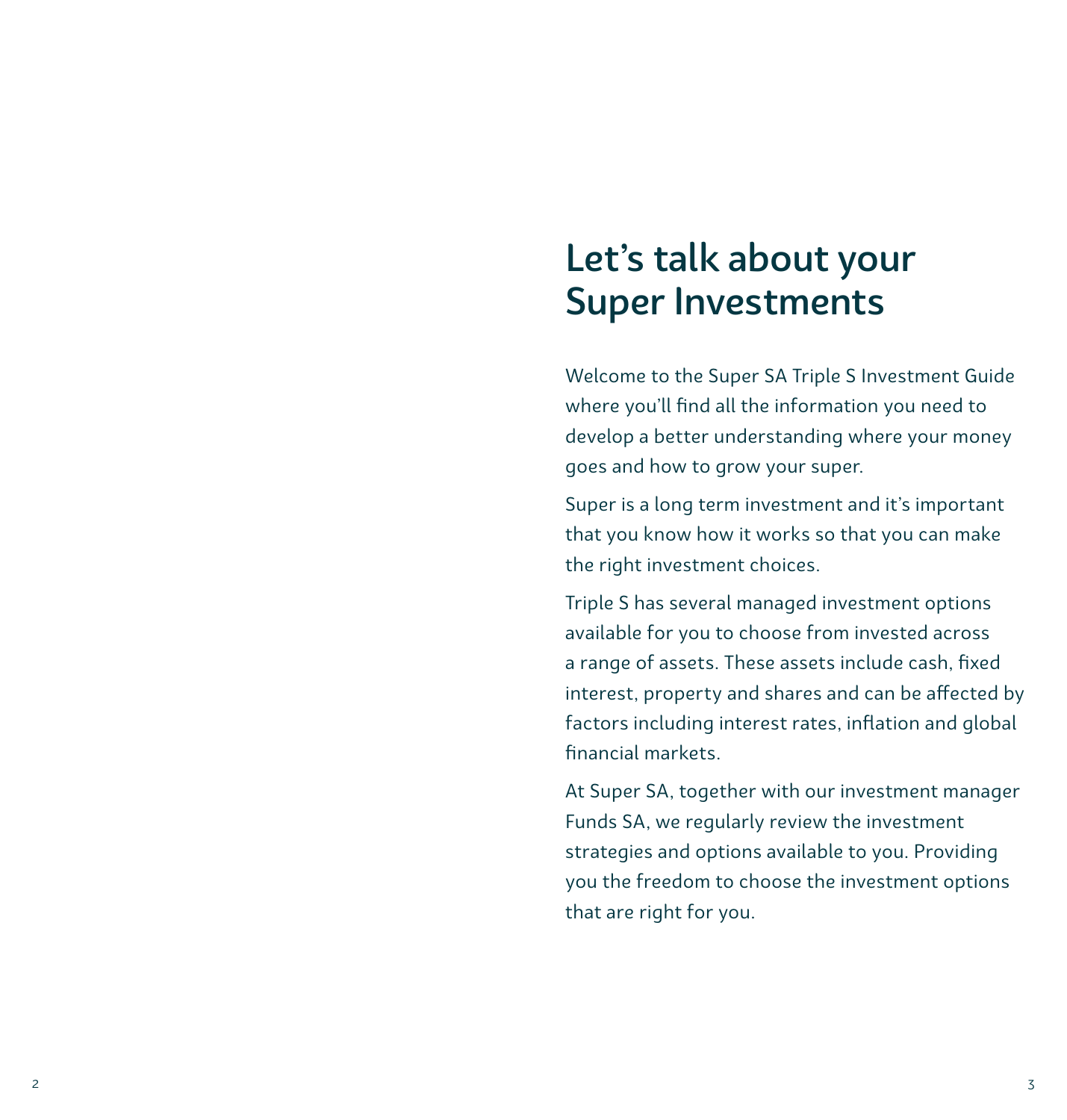### **Contents**

| 1. | What happens to my funds?      | 5  |
|----|--------------------------------|----|
| 2. | <b>Risk and returns</b>        | 6  |
| 3. | Investment performance         | 11 |
| 4. | What kind of investor are you? | 12 |
|    | 5. What are asset classes?     | 14 |
|    | 6. Investment options          | 18 |
|    | 7. Investment switches         | 26 |
| 8. | <b>Additional information</b>  | 28 |
| 9. | <b>Glossary of terms</b>       | 30 |

### **1. What happens to my funds?**

When you or your employer make a contribution into Triple S, or you roll in funds from another super fund, the money is used to purchase units in the investment option(s) you select.

The number of units purchased in each option will depend on the value of the units on the date they're purchased. This value, or unit price, is generally determined each business day, in line with how the investment option is performing.

Therefore, the value of your account depends on the current unit price(s) of your investment option(s).

Units represent a share of the underlying investments in the investment option(s) of your choice and provide an efficient system for administering contributions and switching between the different investment options.

Your account balance is the sum of the number of units you hold in each investment option multiplied by the prevailing unit price. A change in the unit price reflects changes in the value of the underlying investments.

While unit prices are generally determined each business day, investment options have been framed for investment time horizons of up to ten years and beyond. It is important to keep this in mind when looking at returns over shorter periods.

When you join Triple S, your funds are automatically invested in the Balanced option. You can choose to switch your investment option at any time subject to Super SA's switching rules.

 **NOTE:** Unit prices are generally posted on the Super SA website each business day.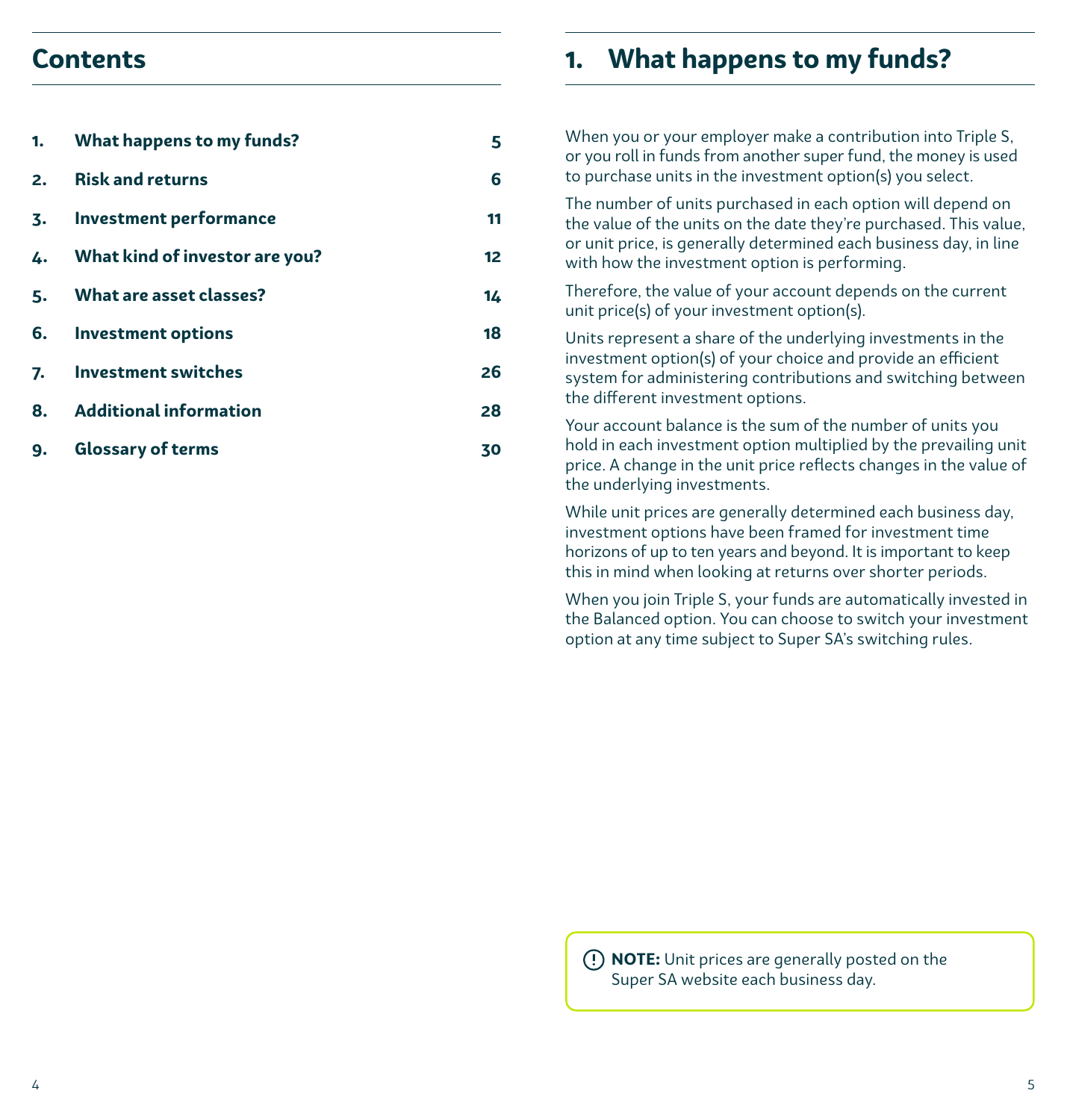### <span id="page-3-0"></span>**2. Risk and returns**

One of the most important concepts to consider when making an investment decision is that of risk and return. All investments, including super, have some level of risk.

As a Triple S member you should be aware that capital losses are possible, depending on the investment options you choose and their performance over time. This is due to the volatility of investment markets.

This volatility is a normal part of investing and can occur with monies you may have in other super funds, the share market and other types of investment.

Strategies have been developed for each option targeting the best balance of risk versus return.

Each option has its own:

- Objective: what does the option aim to achieve?
- Investment Time Horizon: what is the length of time needed to reach the earning potential of your investment?
- Risk: what is the relative risk involved in the option?
- Asset Class Mix: what mix of investments makes up the option?

Each of Triple S's investment options has a different level of risk and return, as shown in the table on the next page.

### **Risk and return of the Triple S investment options**

| <b>Investment</b><br>option        | <b>Target</b><br>rate of<br>return                                                                                                                                                                                                             | <b>Investment</b><br>time<br>horizon | <b>Risk of</b><br>negative<br>return            | <b>Growth asset</b><br>allocation<br>ranges <sup>1</sup> |
|------------------------------------|------------------------------------------------------------------------------------------------------------------------------------------------------------------------------------------------------------------------------------------------|--------------------------------------|-------------------------------------------------|----------------------------------------------------------|
| Cash                               | RBA cash<br>rate                                                                                                                                                                                                                               | 0+ years                             | On average less<br>than 0.5 years in 20         | 0%                                                       |
| <b>Capital</b><br><b>Defensive</b> | $CPI + 1.0%$                                                                                                                                                                                                                                   | 2+ years                             | On average<br>between 0.5 and<br>one year in 20 | $10 - 40%$                                               |
| From 1 Jan 22                      | $CPI + 0.5%$                                                                                                                                                                                                                                   |                                      | On average two<br>to three years in 20          |                                                          |
| <b>Conservative</b>                | $CPI + 2.0%$                                                                                                                                                                                                                                   | 4+ years                             | On average two to<br>three years in 20          | $25 - 55%$                                               |
| From 1 Jan 22                      | $CPI + 1.5%$                                                                                                                                                                                                                                   |                                      |                                                 |                                                          |
| <b>Moderate</b>                    | $CPI + 3.0%$                                                                                                                                                                                                                                   | 6+ years                             | On average three<br>to four years in 20         | $40 - 70%$                                               |
| From 1 Jan 22                      | $CPI + 2.5%$                                                                                                                                                                                                                                   |                                      |                                                 |                                                          |
| <b>Balanced</b>                    | $CPI + 3.5%$                                                                                                                                                                                                                                   | $10 + \gamma$ ears                   | On average four<br>to six years in 20           | $60 - 90%$                                               |
| <b>Socially</b><br>Responsible     | The Socially Responsible option is structured to provide<br>investors with risk and return characteristics likely to be<br>similar to that of an industry growth fund. The risk of a<br>negative return is on average four to six years in 20. |                                      |                                                 |                                                          |
| From 1 Jan 22                      | $CPI + 3.0%$                                                                                                                                                                                                                                   | $10 + \gamma$ ears                   | On average four<br>to six years in 20           | $55 - 85%$                                               |
| <b>High Growth</b>                 | $CPI + 4.5%$                                                                                                                                                                                                                                   | $10 + \gamma$ ears                   | On average four<br>to six years in 20           | $70 - 100%$                                              |

The investment objectives state what each option aims to achieve and are designed to help members with their investment decisions. The objectives have been developed having regard for the long-term performance and characteristics of financial markets and taking into account expert advice provided by specialist investment advisor JANA. There is no guarantee, however, that the objectives will be met. This is because financial markets are volatile and future returns may vary from returns earned in the past. Indeed, for funds with a high exposure to growth assets there is a material likelihood that returns may be negative in any particular year.

### **Let's simplify the jargon**

Yes, it may sound like a foreign language at times, but you can't talk about investments without using at least some investment jargon. Please refer to the Glossary of terms section for more information.

<sup>1</sup> Growth assets include shares, certain types of property, private equity and other growth opportunities. The remainder of the funds are invested in defensive assets such as cash and fixed interest.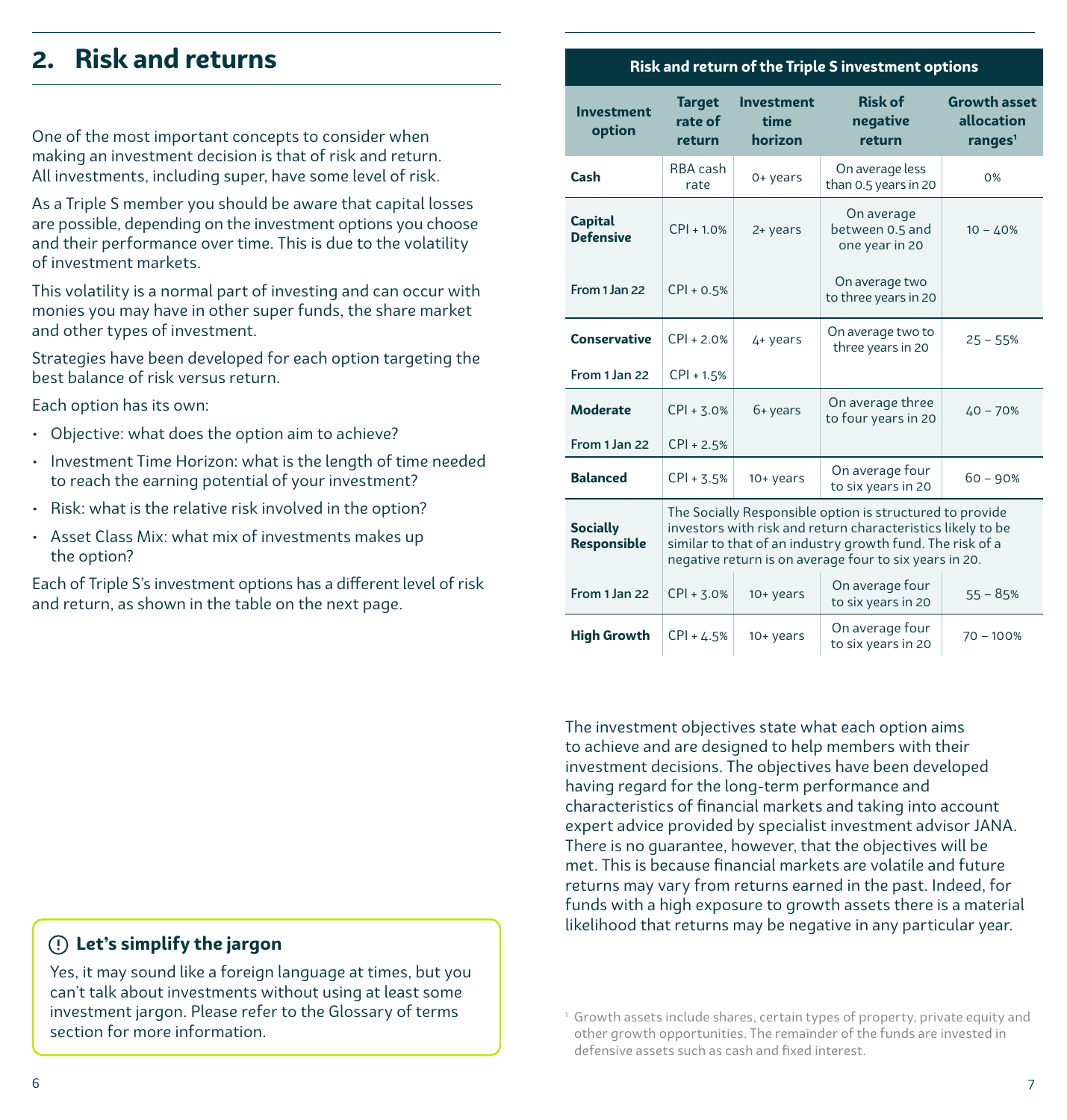# **2. Risk and returns** (continued)

#### **Expected range of return outcomes for Triple S investment options**

For each investment option there is an expected range of annual returns. This varies between the options.

The expected range of annual returns $^{\rm 2}$  for the investment options are shown in the below graph.

Generally, the options that offer the highest potential long-term returns also come with the widest range of returns including the possibility of negative returns. Options that offer the lowest potential long-term returns come with the narrowest range of returns and greatest likelihood of positive returns.



Expected range of annual returns - Triple S

#### **When choosing the investment options right for you, consider:**

- your current financial position
- your age
- your estimated time of retirement
- how long your super will need to last
- your attitude to accepting additional risk in seeking higher returns.

#### **Risk of investment**

Some important risks are:

- **Inflation:** inflation may exceed the return you receive on your investment.
- **Market:** economic, technological, political or legal conditions may affect the value of investments. Market sentiment may also alter the value.
- **Manager performance:** the risk that individual investment managers underperform.
- **Interest rates:** changes in interest rates may also affect investment returns positively or negatively.
- **Foreign currency:** for overseas investments there is a risk that the value of other currencies may change in relation to the Australian dollar and reduce the value of the investment.
- **Derivatives:** derivatives are financial contracts used in the management of investments whose value depends on the value of specific underlying investments. Their value can fluctuate, sometimes away from the expected value, and they are also subject to counterparty risk.
- **Counterparty risk:** counterparty risk is the risk that an organisation contracted to provide an investment service is not able to do so. This may result in loss of value.
- **Underlying investments:** the value of each option's underlying investments can rise as well as fall.

<sup>2</sup> There is approximately a 5% chance that the return in any given year could lie outside of this range.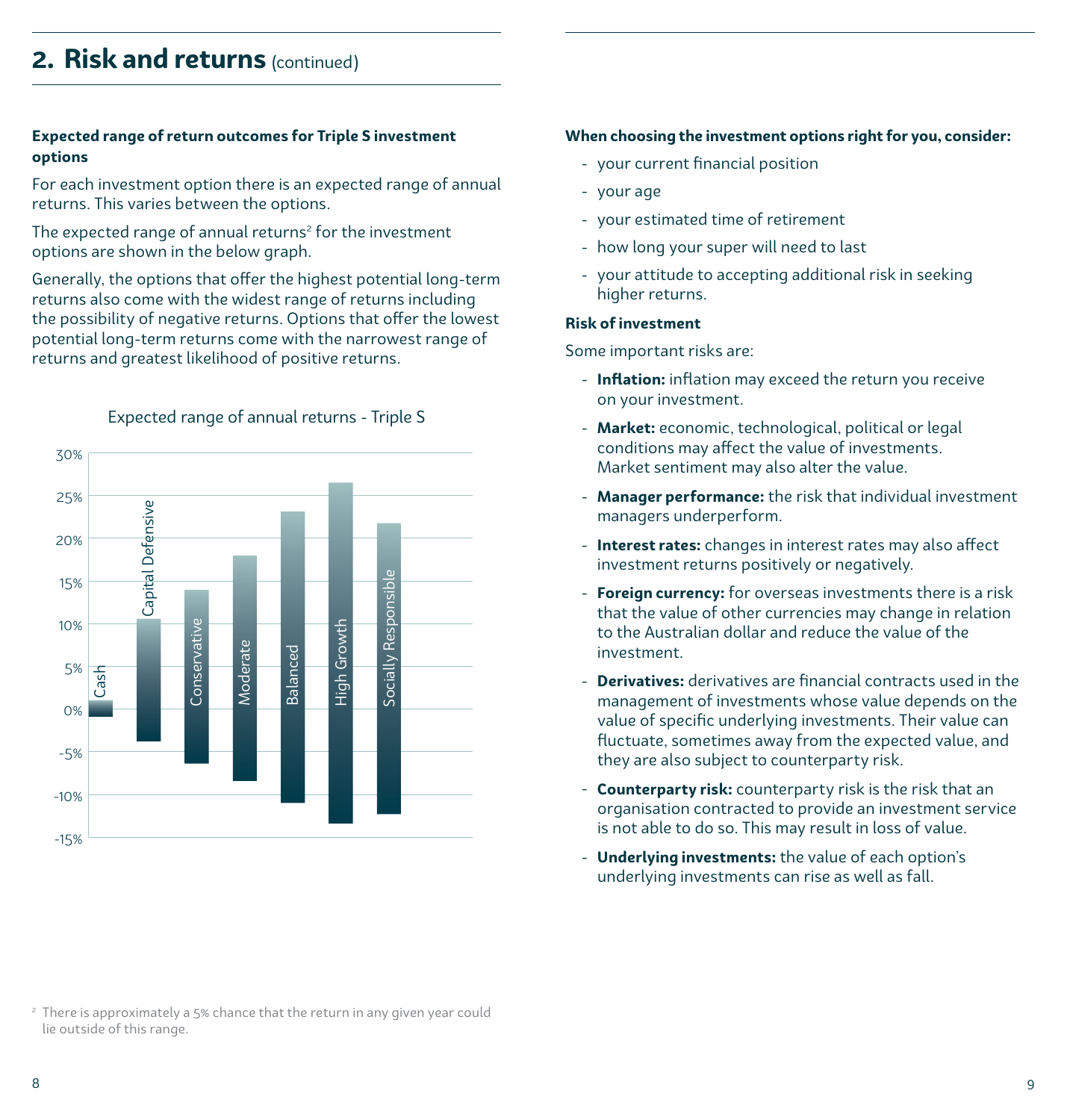### <span id="page-5-0"></span>**2. Risk and returns** (continued)

Some of the most common influences on underlying investments include:

- Australian shares: individual shares are affected by factors affecting the share market generally but also by the profits and expected profits of individual companies.
- International shares: there are similar risks as for Australian shares. Additionally, they are affected by political factors and the currency exchange rate of the country where the shares are held.
- Property: economic factors such as inflation and unemployment will affect the return on property, as well as the location and quality of the property itself.
- Fixed interest investments: changes in interest rates, as well as the risk of loan repayment default, will result in a change in value of this investment.

Other risks specific to super investments include changes to super laws or taxation laws, which may affect the accessibility or value of your investment.

Performance and risk are closely linked when talking about investments. Generally, the investment options that offer the highest long term performance may also carry the highest level of short term risk, and vice versa.

### **3. Investment performance**

#### **How your investment option performs**

A rate of return is the amount of money your super earns over a specified period. Remember, returns may not always be positive. Depending on a number of factors, your investment can sometimes go down in value, just as it can go up. Volatility is a normal part of investment.

As an example, let's look at the rates of return achieved for the Triple S Balanced option<sup>3</sup> in the chart below.



#### **Triple S Balanced (untaxed) annual returns (past 10 years)**

You can see from the chart that since 2011, annual returns for the Balanced option have ranged from a high of 21.63% to a low of -0.26%. These fluctuations can be expected from an investment option with a high allocation to growth assets, like the Balanced option.

The investment objectives provide a guide to what each option aims to achieve. The Triple S Balanced option is expected to return 3.5% above CPI over an investment time horizon of at least 10 years.

#### It is important to remember that past performance should not be taken as an indication of future performance.

10 and the contract of the contract of the contract of the contract of the contract of the contract of the contract of the contract of the contract of the contract of the contract of the contract of the contract of the con 3 Keep in mind that Triple S is an untaxed scheme, which means returns are reported without taking tax into account. Most other funds are taxed funds and report their investment earnings after tax.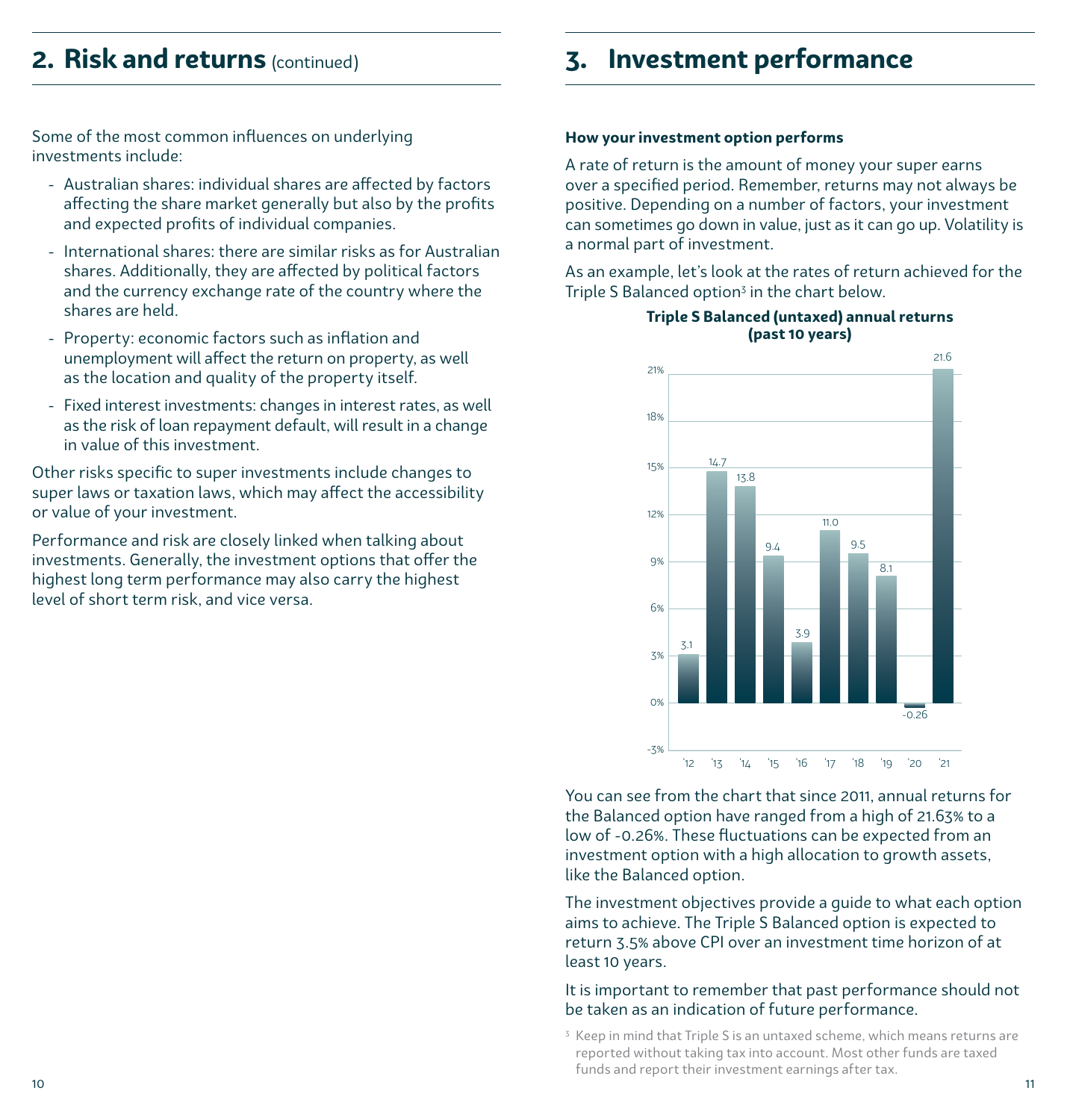### <span id="page-6-0"></span>**4. What kind of investor are you?**

Now you're familiar with 'risk and return' and 'investment performance' the next step is to understand how much risk you're prepared to take in order to get the return you want. This is called your risk tolerance. You can find out what yours is by working out your individual investor profile. Get started by answering these questions:

#### **What are your goals for retirement?**

This will help you work out how much money you'll need when you retire. For example, if you plan to spend your time travelling overseas, you'll need to factor in that extra expense.

#### **What's your current financial position?**

Look at how much super you have, your sources of income and your ongoing expenses, such as mortgage payments. This will give you a good idea of where you are now and how much you'll need to achieve your goals for retirement.

#### **How long do you have before you plan to retire?**

This will help you determine your investment time horizon so you can select an investment option that suits it best.

#### **How much risk are you prepared to take to get a potentially higher return?**

This is an important question. Even if you have years before you retire, investing in a high risk investment option might not be worth the potential returns if it's going to keep you awake at night with worry.

For example, if you're 55 and plan to retire at age 60, your investment time horizon is five years – although your investment time horizon may then be more than 20 years in retirement.

If you're 30 and you plan to retire at age 65, your investment time horizon is 35 years.

In Triple S you have a choice of the following investment options:

| <b>Investment options</b>                         | <b>Your investor profile</b>                                                                 |
|---------------------------------------------------|----------------------------------------------------------------------------------------------|
| Cash                                              | - Not comfortable taking risks                                                               |
|                                                   | - Prepared to accept lower returns<br>for less risk                                          |
| <b>Capital Defensive</b>                          | - Investing for the short-term:<br>0 to 2+ years                                             |
|                                                   | - Prepared to accept moderate to<br>low returns                                              |
| <b>Conservative</b>                               | - Comfortable with a low possibility<br>of negative returns                                  |
|                                                   | - Investing for the short to medium<br>term: 4+ years                                        |
|                                                   | - Prepared to accept a moderate risk<br>to potentially achieve moderate<br>long-term returns |
| <b>Moderate</b>                                   | - Comfortable with a possibility of<br>negative returns                                      |
|                                                   | - Investing for the medium to long<br>term: 6+ years                                         |
| <b>Balanced (default)</b>                         | Prepared to accept a higher risk to<br>÷,<br>potentially achieve higher long-term            |
|                                                   | returns                                                                                      |
| <b>Socially Responsible</b><br><b>High Growth</b> | - Comfortable with a significant<br>possibility of negative returns                          |
|                                                   | Investing for the long term: 10+ years                                                       |



 Use the What Type of Investor Am I? calculator at **supersa.sa.gov.au** to find out what level of risk you may be comfortable with.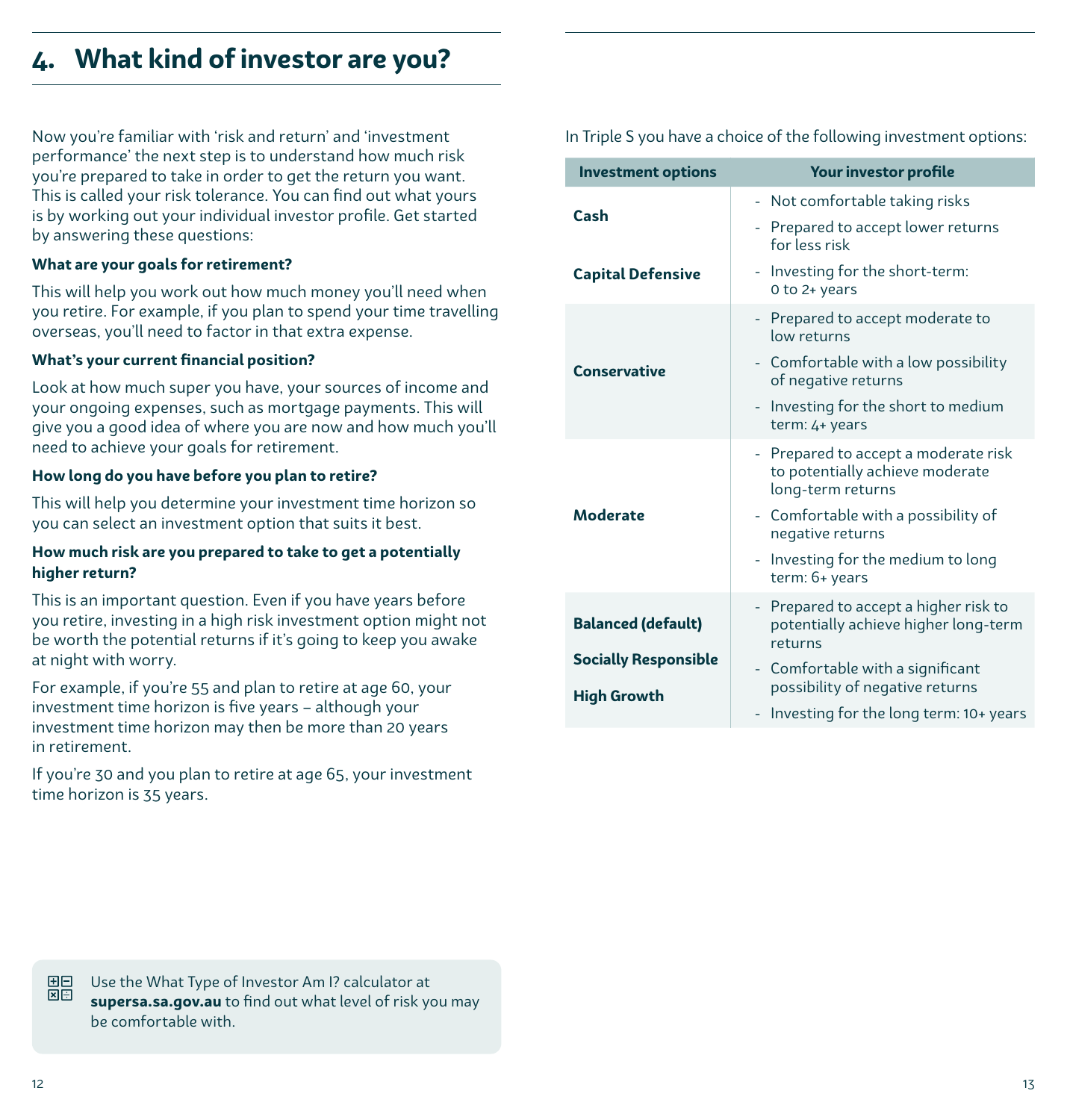### <span id="page-7-0"></span>**5. What are asset classes?**

Each investment option is made up of asset classes. An asset class can be something tangible like property or it can be something intangible like shares or fixed interest.

Funds SA manages the asset classes comprising the following investment options: High Growth, Socially Responsible, Balanced, Moderate, Conservative, Capital Defensive and Cash.

#### **Growth asset classes**

These include assets that aim to achieve higher returns over the long term but also carry higher risk.

Returns may fluctuate widely and can sometimes be negative. Examples of growth assets include shares and certain types of property.

#### **Defensive asset classes**

These tend to deliver lower returns over the long term and carry less risk. While a negative return is possible, defensive asset classes typically provide a more stable series of lower positive returns. Examples of defensive assets include cash and fixed interest.

#### **Mixed asset classes**

Some asset classes such as property, diversified strategies income and diversified strategies growth can have both growth and defensive characteristics.

#### **Why is it important to have a mix of assets?**

Having all your eggs in one basket is not ideal, right? Well, the same applies to asset classes.

By diversifying, or having your super invested in a number of asset classes, you reduce the risk of your investment losing value because poor performance in one asset class can potentially be offset by better performance in another.

The table overleaf lists the six main types of asset classes that you need to know about and the different levels of risk and return of each.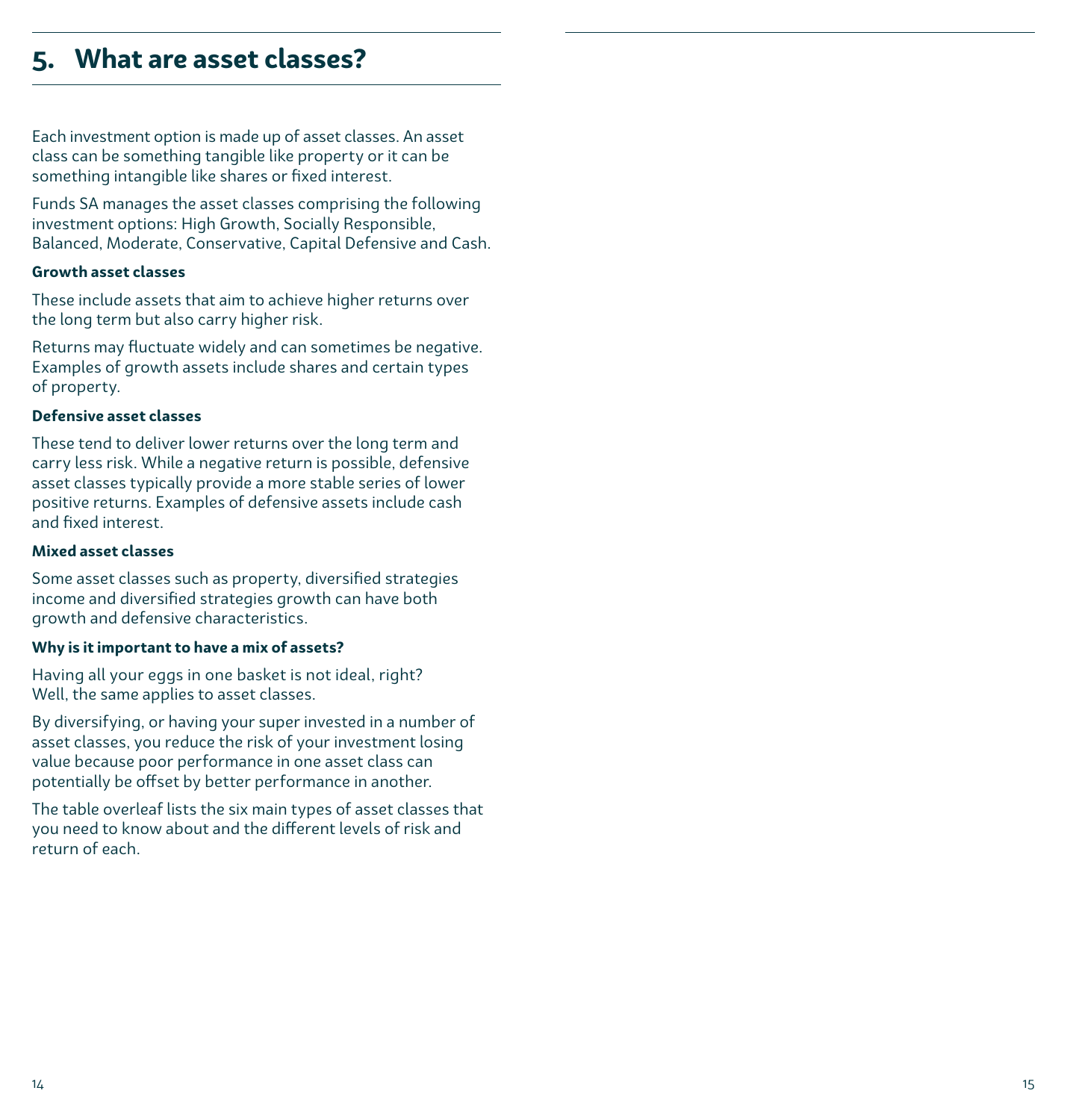# **5. What are asset classes?** (continued)

| <b>Asset classes</b>                      |                                                                                                                                                                                                                                                                                                                                                                                                           |                                                                               |                   |                    |                    |
|-------------------------------------------|-----------------------------------------------------------------------------------------------------------------------------------------------------------------------------------------------------------------------------------------------------------------------------------------------------------------------------------------------------------------------------------------------------------|-------------------------------------------------------------------------------|-------------------|--------------------|--------------------|
| <b>Asset class</b>                        | <b>Description</b>                                                                                                                                                                                                                                                                                                                                                                                        | <b>Example</b>                                                                | <b>Asset type</b> | <b>Risk</b>        | <b>Return</b>      |
| Cash                                      | These are investments in assets that can be<br>cashed in quickly. A stable investment suitable<br>for investors with a low risk tolerance.                                                                                                                                                                                                                                                                | 11am cash, bank bills, term<br>deposits and floating rate<br>notes            | Defensive         | Low                | Low                |
| <b>Fixed Interest</b>                     | These investments are usually in the form of<br>loans to governments or companies who pay<br>a fixed rate of interest for the term of the loan.<br>Returns tend to be better than cash over the<br>long term, but lower than property and shares.<br>Inflation linked securities have the additional<br>feature of being linked to a measure of the<br>general level of prices in Australia, such as CPI. | Government bonds.<br>corporate bonds and<br>inflation linked securities       | Defensive         | $low-$<br>Moderate | $low-$<br>Moderate |
| <b>Diversified Strategies</b><br>- Income | These are investments in domestic and<br>international corporate bonds, emerging<br>markets debt and absolute return products.<br>Returns tend to fluctuate and can be negative.                                                                                                                                                                                                                          | Corporate bonds                                                               | Mixed             | Moderate           | Moderate           |
| Property                                  | These are investments in unlisted property<br>trusts and shares in listed property trusts<br>on the share market. There's potential for<br>these property assets to provide moderate<br>returns over the long term, however the value<br>of the assets can fluctuate and returns can<br>be negative.                                                                                                      | Retail, commercial and<br>industrial property                                 | Mixed             | Moderate           | Moderate           |
| Shares (equities)                         | These are investments in companies listed<br>or about to be listed on the Australian or<br>international stock exchanges. Dividends<br>provide income although they can't be<br>quaranteed. Share prices can fluctuate<br>dramatically and can be frequently negative,<br>which makes them high risk but there's<br>potential for high capital growth over the<br>long term.                              | A stake or financial<br>interest in an Australian<br>or international company | Growth            | High               | High               |
| <b>Diversified Strategies</b><br>- Growth | These are investments in a diverse range of<br>assets, for example, private companies and<br>infrastructure. Returns tend to fluctuate and<br>can be negative. These assets carry a high level<br>of risk.                                                                                                                                                                                                | Infrastructure                                                                | Mixed             | High               | High               |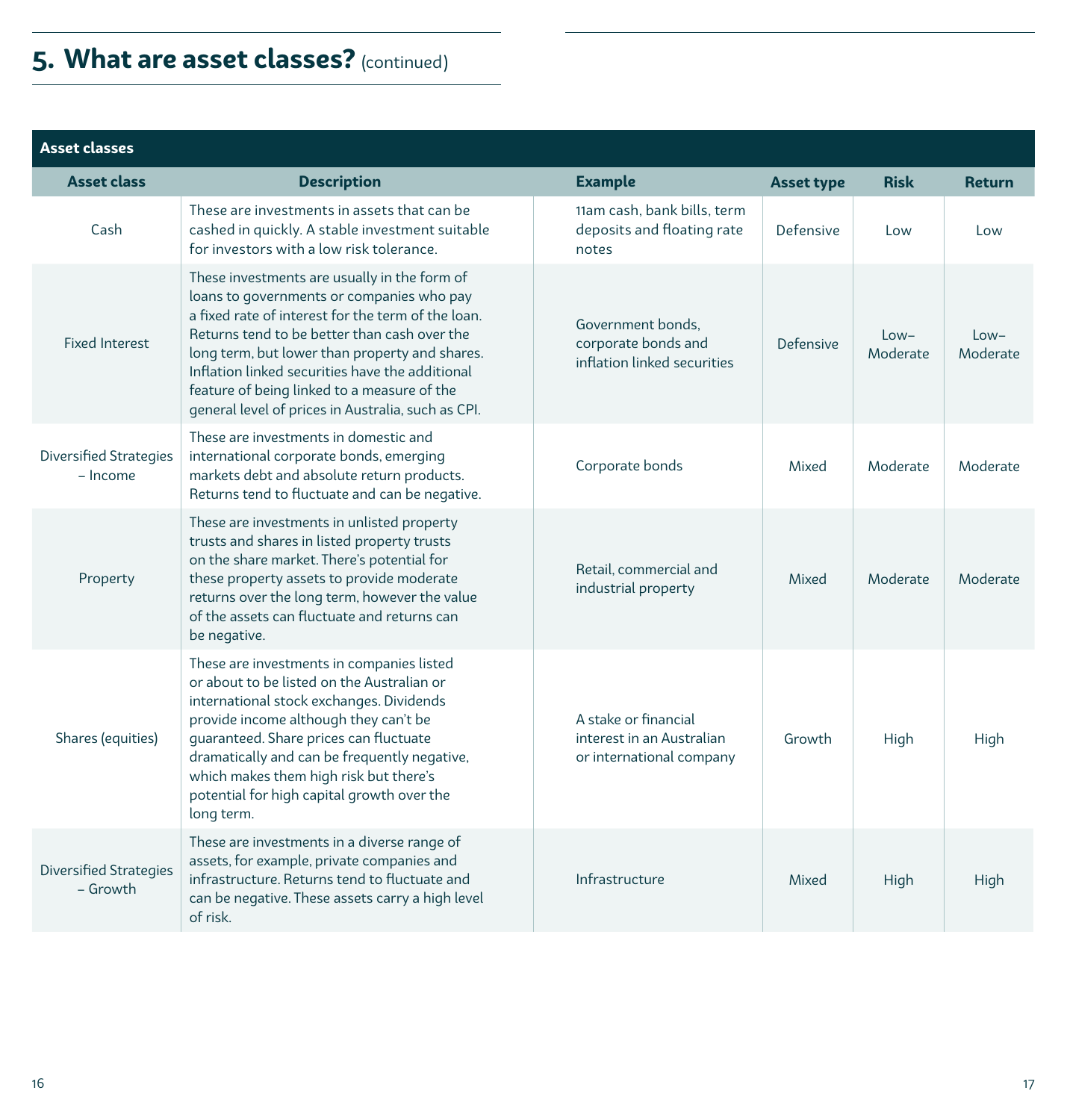### <span id="page-9-0"></span>**6. Investment options**

| High Growth |
|-------------|
|-------------|

This option is structured for investors with an investment time horizon of at least 10 years. Annual returns may be volatile.

**Investment return objective<sup>4</sup>** CPI + 4.5%

#### **Asset allocation**

This option is invested in the range of 70 - 100% in growth assets (shares, certain types of property, private equity and other growth opportunities) and the balance in defensive assets (such as cash and fixed interest).

| <b>Asset class</b><br>%<br>26<br>Australian Equities | Range %<br>$10 - 40$<br>$20 - 50$                                                                         |  |  |
|------------------------------------------------------|-----------------------------------------------------------------------------------------------------------|--|--|
|                                                      |                                                                                                           |  |  |
|                                                      |                                                                                                           |  |  |
| International Equities<br>39                         |                                                                                                           |  |  |
| 16<br>Property                                       | $5 - 30$                                                                                                  |  |  |
| Diversified Strategies Growth<br>10                  | $0 - 20$                                                                                                  |  |  |
| Diversified Strategies Income<br>7                   | $0 - 25$                                                                                                  |  |  |
| Inflation Linked Securities<br>$\Omega$              | $0 - 10$                                                                                                  |  |  |
| Fixed Interest<br>$\Omega$                           | $0 - 15$                                                                                                  |  |  |
| Cash<br>$\mathcal{P}$                                | $0 - 20$                                                                                                  |  |  |
| Min suggested time frame<br>10 years                 |                                                                                                           |  |  |
| Summary risk level <sup>6</sup>                      | It is likely that a negative<br>return might be expected<br>to occur between four and<br>six years in 20. |  |  |
| <b>Risk classification</b>                           | High risk (Risk Band 6) <sup>6</sup>                                                                      |  |  |

4 The investment objectives state what each option aims to achieve and are designed to help investors with their investment decisions. The objectives have been developed having regard for the long term performance and characteristics of financial markets and taking into account expert advice provided by specialist investment advisor JANA. There is no guarantee, however that the objectives will be met. This is because financial markets are volatile and future returns may vary from returns earned in the past. Indeed, for funds with exposure to growth assets there is a material likelihood that returns may be negative in any particular year.

5 Long-Term Strategic Asset Allocation (LTSAA).

18 19 <sup>6</sup> See Glossary of terms for more information about the Standard Risk Measure.

#### **Socially Responsible**

In this option, underlying investment managers actively incorporate the consideration of environmental, social and governance factors in their investment decisions and also avoid companies operating in areas of high negative social impact.

|                                          | <b>Current</b>                                     | From 1 Jan 22 |
|------------------------------------------|----------------------------------------------------|---------------|
| Investment return objective <sup>7</sup> | Similar to those<br>of an industry<br>growth fund. | $CPI + 3.0%$  |
|                                          |                                                    |               |

#### **Asset allocation**

This option is invested in the range of 55 - 85% in growth assets (shares, certain types of property, private equity and other growth opportunities) and the balance in defensive assets (such as cash and fixed interest).

|                                 | <b>Strategic Asset</b><br>Allocation <sup>5</sup>                                     |                  |                         |
|---------------------------------|---------------------------------------------------------------------------------------|------------------|-------------------------|
| <b>Asset class</b>              | %                                                                                     | Range<br>%       | From 1<br><b>Jan 22</b> |
| <b>Australian Equities</b>      | 28                                                                                    | $15 - 40$        | $15 - 40$               |
| International Equities          | 32                                                                                    | $15 - 40$        | $20 - 45$               |
| Property                        | 14                                                                                    | $0 - 20$         | $0 - 30$                |
| Diversified Strategies Growth   | 7                                                                                     | $0 - 13$         | $0 - 25$                |
| Fixed Interest                  | 16                                                                                    | $0 - 45$         | $5 - 30$                |
| Cash                            | 3                                                                                     | $0 - 20$         | $0 - 20$                |
|                                 | <b>Current</b><br>Similar <sub>to</sub>                                               |                  | From 1 Jan 22           |
| Min suggested time frame        | those of an<br>industry<br>growth fund.                                               | 10 years         |                         |
| Summary risk level <sup>6</sup> | It is likely that a negative<br>return might be expected<br>to occur between four and | six years in 20. |                         |
| <b>Risk classification</b>      | High risk (Risk Band 6) <sup>6</sup>                                                  |                  |                         |

<sup>7</sup> The use of socially responsible investment criteria in the construction of an investment portfolio may not necessarily result in higher investment returns, as particular opportunities are excluded by the responsible investment process.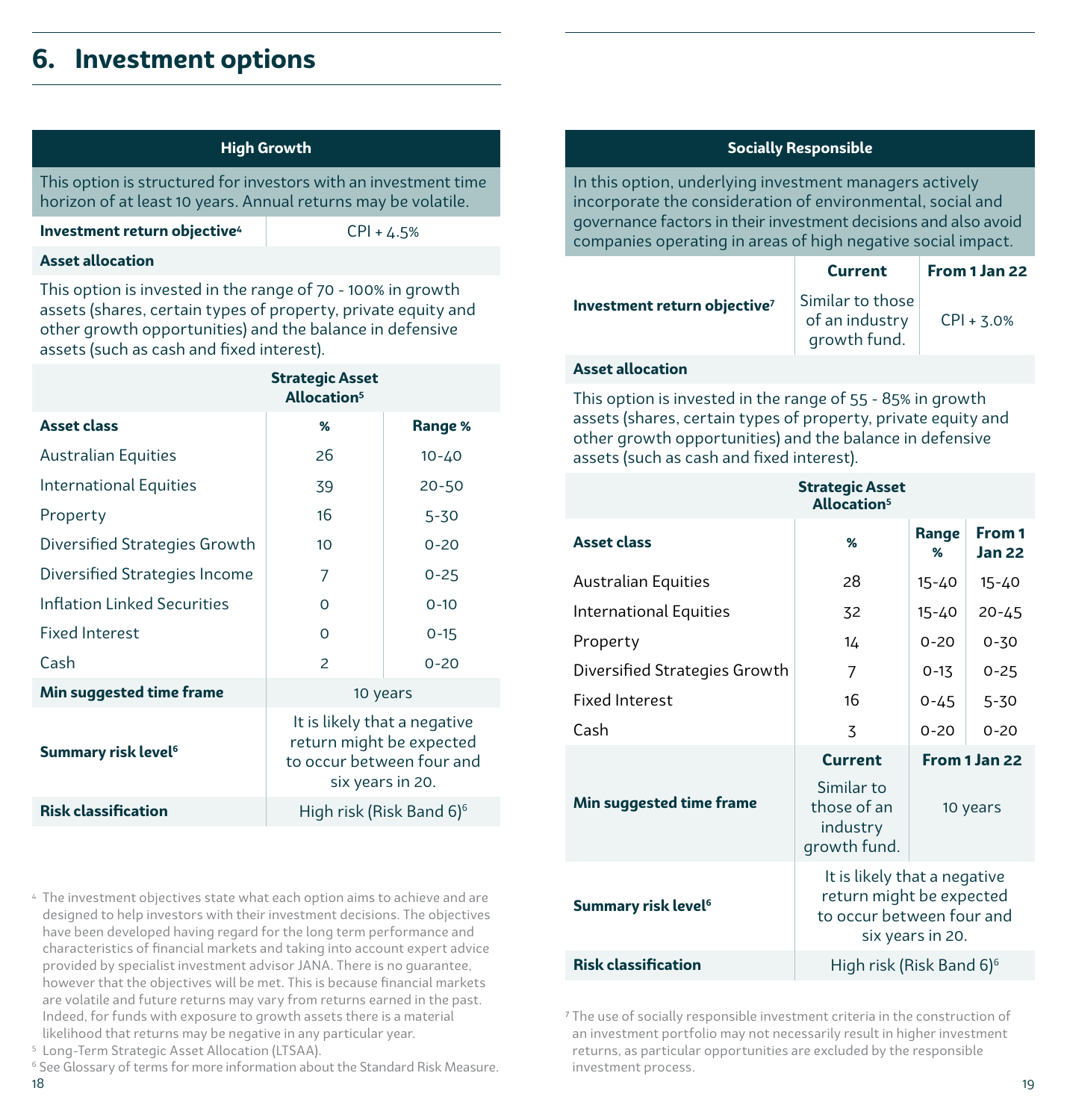### **6.** Investment options (continued)

| <b>Balanced (default)</b> |  |
|---------------------------|--|
|---------------------------|--|

This option is structured for investors with an investment time horizon of at least 10 years. Annual returns may be volatile.

**Investment return objective**<sup>4</sup> CPI + 3.5%

#### **Asset allocation**

This option is invested in the range of 60 - 90% in growth assets (shares, certain types of property, private equity and other growth opportunities) and the balance in defensive assets (such as cash and fixed interest).

| <b>Strategic Asset</b><br>Allocation <sup>5</sup>                                                         |           |
|-----------------------------------------------------------------------------------------------------------|-----------|
| %                                                                                                         | Range %   |
| 23                                                                                                        | $10 - 40$ |
| 33                                                                                                        | $20 - 45$ |
| 12                                                                                                        | $0 - 25$  |
| 8                                                                                                         | $0 - 20$  |
| 8                                                                                                         | $0 - 20$  |
| 5                                                                                                         | $0 - 15$  |
| 8                                                                                                         | $0 - 25$  |
| 3                                                                                                         | $0 - 20$  |
| Min suggested time frame<br>10 years                                                                      |           |
| It is likely that a negative<br>return might be expected<br>to occur between four and<br>six years in 20. |           |
| High risk (Risk Band 6) <sup>6</sup>                                                                      |           |
|                                                                                                           |           |

4 The investment objectives state what each option aims to achieve and are designed to help investors with their investment decisions. The objectives have been developed having regard for the long term performance and characteristics of financial markets and taking into account expert advice provided by specialist investment advisor JANA. There is no guarantee, however that the objectives will be met. This is because financial markets are volatile and future returns may vary from returns earned in the past. Indeed, for funds with exposure to growth assets there is a material likelihood that returns may be negative in any particular year.

5 Long-Term Strategic Asset Allocation (LTSAA).

<sup>6</sup> See Glossary of terms for more information about the Standard Risk Measure.

#### **Moderate**

This option is structured for investors with an investment time horizon of at least six years. Annual returns may be volatile.

|                                          | <b>Current</b> | From 1 Jan 22 |
|------------------------------------------|----------------|---------------|
| Investment return objective <sup>4</sup> | $CPI + 3.0%$   | $CPI + 2.5%$  |

#### **Asset allocation**

This option is invested in the range of 40 - 70% in growth assets (shares, certain types of property, private equity and other growth opportunities) and the balance in defensive assets (such as cash and fixed interest).

|                                    | <b>Strategic Asset</b><br>Allocation <sup>5</sup>                                                           |           |
|------------------------------------|-------------------------------------------------------------------------------------------------------------|-----------|
| <b>Asset class</b>                 | %                                                                                                           | Range %   |
| <b>Australian Equities</b>         | 16                                                                                                          | 5-30      |
| International Equities             | 23                                                                                                          | $10 - 35$ |
| Property                           | 10                                                                                                          | $0 - 20$  |
| Diversified Strategies Growth      | 5                                                                                                           | $0 - 15$  |
| Diversified Strategies Income      | 12                                                                                                          | $0 - 25$  |
| <b>Inflation Linked Securities</b> | 11                                                                                                          | $0 - 25$  |
| <b>Fixed Interest</b>              | 15                                                                                                          | $0 - 30$  |
| Cash                               | 8                                                                                                           | $0 - 20$  |
| Min suggested time frame           | 6 years                                                                                                     |           |
| Summary risk level <sup>6</sup>    | It is likely that a negative<br>return might be expected<br>to occur between three and<br>four years in 20. |           |
| <b>Risk classification</b>         | Medium to high risk<br>(Risk Band 5) <sup>6</sup>                                                           |           |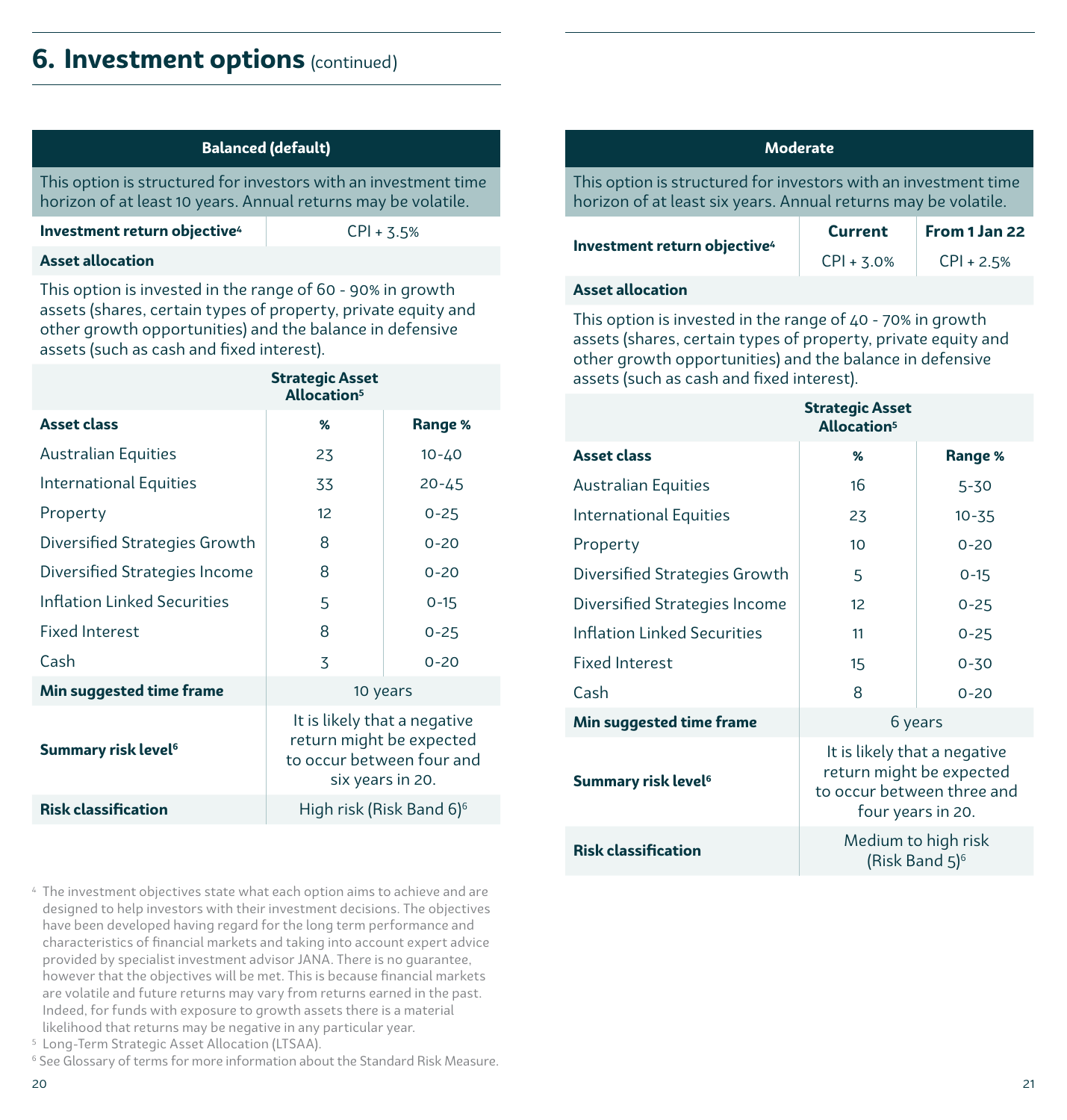### **6.** Investment options (continued)

| <b>Conservative</b>                                                                                                                |                |               |
|------------------------------------------------------------------------------------------------------------------------------------|----------------|---------------|
| This option is structured for investors with an investment time<br>horizon of at least four years. Annual returns may be volatile. |                |               |
|                                                                                                                                    | <b>Current</b> | From 1 Jan 22 |
| Investment return objective <sup>4</sup>                                                                                           | $CPI + 2.0%$   | $CPI + 1.5%$  |
| Accot allocation                                                                                                                   |                |               |

#### **Asset allocation**

This option is invested in the range of 25 - 55% in growth assets (shares and certain types of property) and the balance in defensive assets (such as cash and fixed interest).

|                                 | <b>Strategic Asset</b><br>Allocation <sup>5</sup>                                                          |           |
|---------------------------------|------------------------------------------------------------------------------------------------------------|-----------|
| <b>Asset class</b>              | %                                                                                                          | Range %   |
| <b>Australian Equities</b>      | 10                                                                                                         | $0 - 20$  |
| International Equities          | 15                                                                                                         | $5 - 25$  |
| Property                        | 9                                                                                                          | $0 - 20$  |
| Diversified Strategies Income   | 18                                                                                                         | $5 - 30$  |
| Inflation Linked Securities     | 15                                                                                                         | $5 - 25$  |
| <b>Fixed Interest</b>           | 23                                                                                                         | $10 - 45$ |
| Cash                            | 10                                                                                                         | $0 - 20$  |
| Min suggested time frame        | 4 years                                                                                                    |           |
| Summary risk level <sup>6</sup> | It is likely that a negative<br>return might be expected<br>to occur between two and<br>three years in 20. |           |
| <b>Risk classification</b>      | Medium risk (Risk Band $4$ ) <sup>6</sup>                                                                  |           |

4 The investment objectives state what each option aims to achieve and are designed to help investors with their investment decisions. The objectives have been developed having regard for the long term performance and characteristics of financial markets and taking into account expert advice provided by specialist investment advisor JANA. There is no guarantee, however that the objectives will be met. This is because financial markets are volatile and future returns may vary from returns earned in the past. Indeed, for funds with exposure to growth assets there is a material likelihood that returns may be negative in any particular year.

```
5
Long-Term Strategic Asset Allocation (LTSAA).
```
<sup>6</sup> See Glossary of terms for more information about the Standard Risk Measure.

#### **Capital Defensive**

This option is structured for investors with an investment time horizon of at least two years. Annual returns may be volatile.

| Investment return objective <sup>4</sup> | <b>Current</b> | From 1 Jan 22 |
|------------------------------------------|----------------|---------------|
|                                          | $CPI + 1.0%$   | $CPI + 0.5%$  |

#### **Asset allocation**

This option is invested in the range of 10 - 40% in growth assets (shares and certain types of property) and the balance in defensive assets (such as cash and fixed interest).

|                                    | <b>Strategic Asset</b><br>Allocation <sup>5</sup>                                                                 |                                                                                                                        |
|------------------------------------|-------------------------------------------------------------------------------------------------------------------|------------------------------------------------------------------------------------------------------------------------|
| <b>Asset class</b>                 | ℅                                                                                                                 | Range %                                                                                                                |
| Australian Equities                | 5                                                                                                                 | $0 - 15$                                                                                                               |
| International Equities             | 7                                                                                                                 | $0 - 20$                                                                                                               |
| Property                           | 6                                                                                                                 | $0 - 20$                                                                                                               |
| Diversified Strategies Income      | 17                                                                                                                | $5 - 30$                                                                                                               |
| <b>Inflation Linked Securities</b> | 15                                                                                                                | $5 - 25$                                                                                                               |
| <b>Fixed Interest</b>              | 37                                                                                                                | $20 - 55$                                                                                                              |
| Cash                               | 13                                                                                                                | $0 - 25$                                                                                                               |
| Min suggested time frame           | 2 years                                                                                                           |                                                                                                                        |
|                                    | <b>Current</b>                                                                                                    | From 1 Jan 22                                                                                                          |
| Summary risk level <sup>6</sup>    | It is likely that<br>a negative<br>return might<br>be expected<br>to occur<br>between 0.5<br>and 1 year<br>in 20. | It is likely that<br>a negative<br>return might<br>be expected<br>to occur<br>between two<br>and three<br>years in 20. |
|                                    |                                                                                                                   |                                                                                                                        |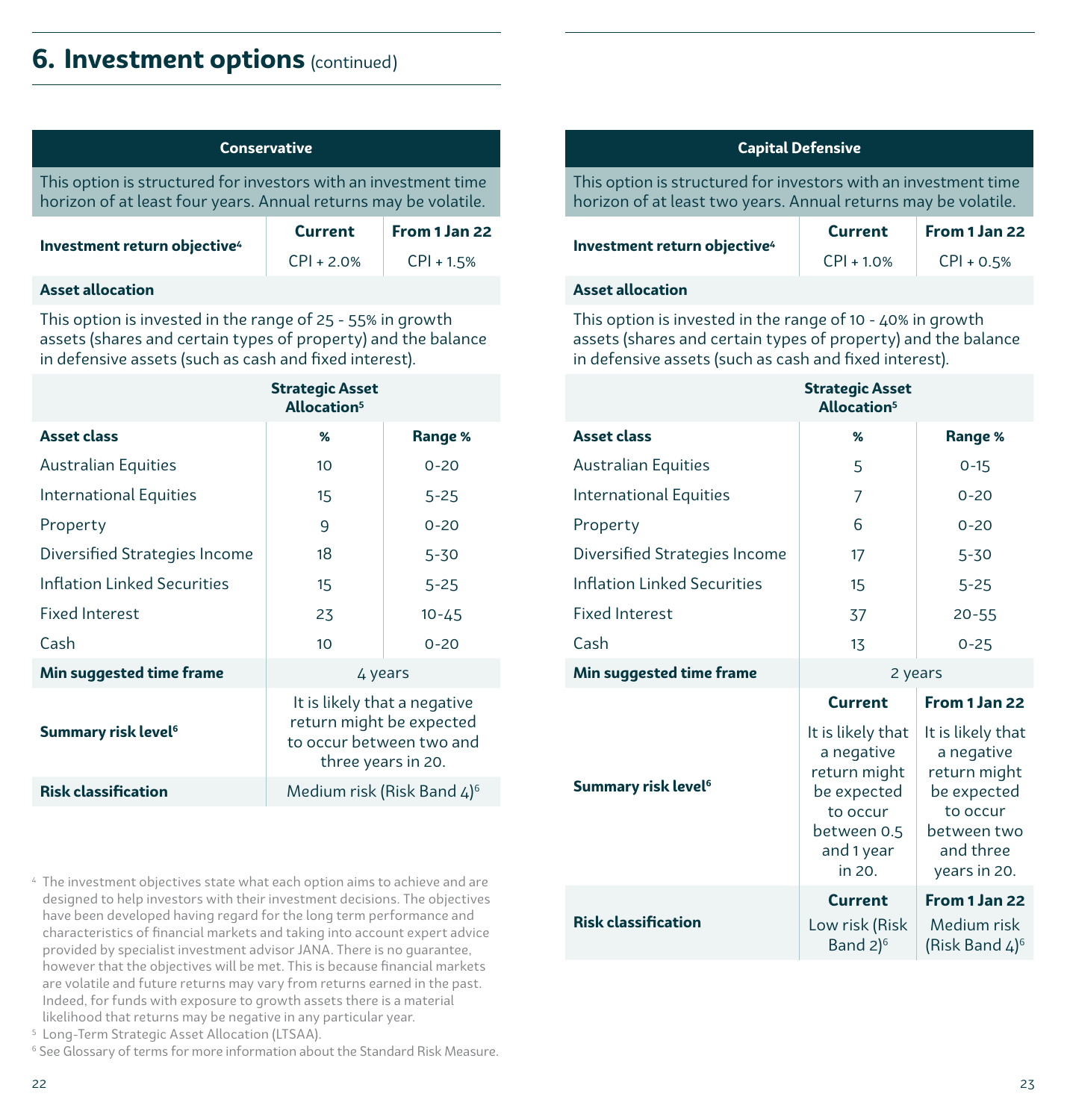### **6.** Investment options (continued)

| Cash                                                         |                                                                                                    |  |
|--------------------------------------------------------------|----------------------------------------------------------------------------------------------------|--|
| A stable investment for investors with a low risk tolerance. |                                                                                                    |  |
| Investment return objective <sup>4</sup>                     | RBA cash rate                                                                                      |  |
| <b>Asset allocation</b>                                      |                                                                                                    |  |
| This option is invested in 100% Cash.                        |                                                                                                    |  |
| <b>Strategic Asset Allocation</b> <sup>5</sup>               |                                                                                                    |  |
| <b>Asset class</b>                                           | %                                                                                                  |  |
| Cash                                                         | 100                                                                                                |  |
| Min suggested time frame                                     | 0 years                                                                                            |  |
| Summary risk level <sup>6</sup>                              | It is likely that a negative<br>return might be expected<br>to occur less than<br>0.5 years in 20. |  |
| <b>Risk classification</b>                                   | Very low risk (Risk Band 1) <sup>6</sup>                                                           |  |

- 4 The investment objectives state what each option aims to achieve and are designed to help investors with their investment decisions. The objectives have been developed having regard for the long term performance and characteristics of financial markets and taking into account expert advice provided by specialist investment advisor JANA. There is no guarantee, however that the objectives will be met. This is because financial markets are volatile and future returns may vary from returns earned in the past. Indeed, for funds with exposure to growth assets there is a material likelihood that returns may be negative in any particular year.
- 5 Long-Term Strategic Asset Allocation (LTSAA).
- <sup>6</sup> See Glossary of terms for more information about the Standard Risk Measure.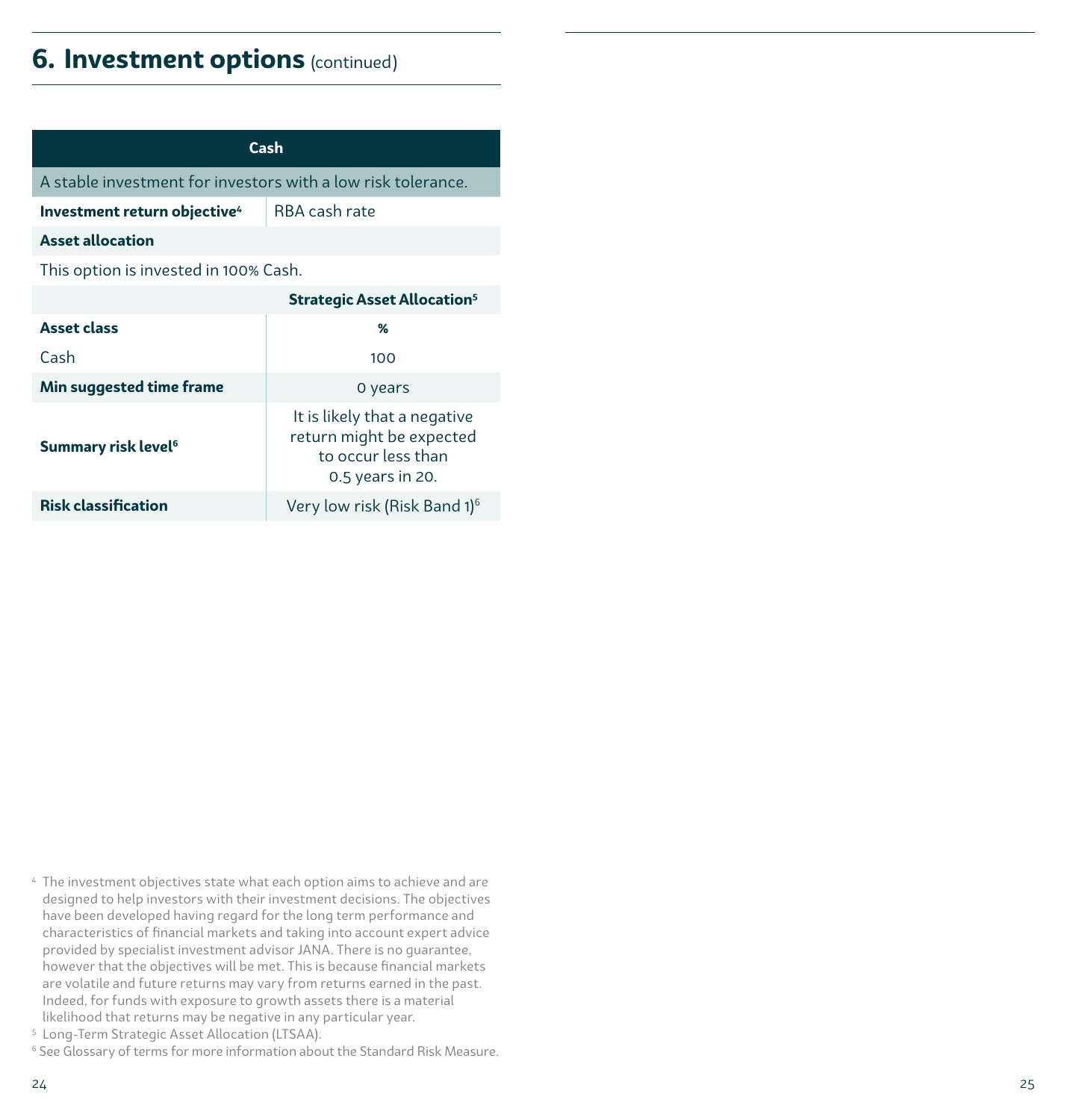### <span id="page-13-0"></span>**7. Investment switches**

The Super SA Board may add, close, or make changes to investment options at any time following consultation with Funds SA. Super SA will notify you of any significant change.

### **Switching options**

It's important to do your homework before changing or switching investment options.

Your super is automatically invested in the default investment option – Balanced – where it remains unless you make a switch.

When you have been a member for some time you will have some super in your current account balance. You can switch this to one of the other seven investment options or you can choose to invest it across any combination of the available investment options, providing the total is equal to 100%.

To switch your investment option, visit our online member portal at **supersa.sa.gov.au**.

### **Switching timeframes**

The unit price applied to a switch will represent the market value of an investment option calculated **after** the switch is received.

A request to switch your current account balance that is received before 5pm on a business day will generally take effect on the third business day following the date of receipt. Check the Super SA website for any variation to this. When switching via the member portal, a switch made to future contributions will take effect immediately.

If you change your mind and wish to stop an investment switch going ahead you will need to let us know in writing by 5pm on the day that your switch is lodged otherwise it will proceed.

You can also choose to invest your future contributions and rollovers across any combination of the available investment options, providing the total is equal to 100%. This is called redirecting future contributions. A switch made to future contributions and rollovers will take effect from the time it is processed.

#### **Other things you need to know when you switch:**

- If you switch from one investment option to another, the unit price applied to the switch could be higher or lower than the current unit price of both the option you're currently invested in and your new investment option.
- The first switch in any financial year is free and there's a fee for every subsequent switch in the same financial year. This fee will be deducted from your Employer Account.
- There is no switch fee for redirecting future contributions.

### **Rebalancing**

If you choose to invest percentages of your super across more than one investment option in your current account balance or future contributions, it's important to be aware that the percentage allocations will change over time, even if you do nothing.

This happens because investment returns in each investment option can increase or decrease depending on market fluctuations, so the allocation of your total account balance will change from the initial percentage breakdown you nominated.

If you want to maintain the percentage allocations that you've nominated, you can rebalance your account at any time.

Because rebalancing does not happen automatically, to rebalance your super to once again match the percentage allocations you originally requested, you can visit our online member portal.

#### **Variations to switching**

In the event of a significant variation in the value of the fund, the Chief Executive may freeze the processing of exits and switches until such time as the Super SA Board determines an appropriate course of action. The new unit price will come into effect from midnight on the day before the freeze was invoked.

Where a member's election to change investment options results in an advantage to that member to the detriment of the other members of the scheme, the Super SA Board's delegate may withhold processing of that member's election.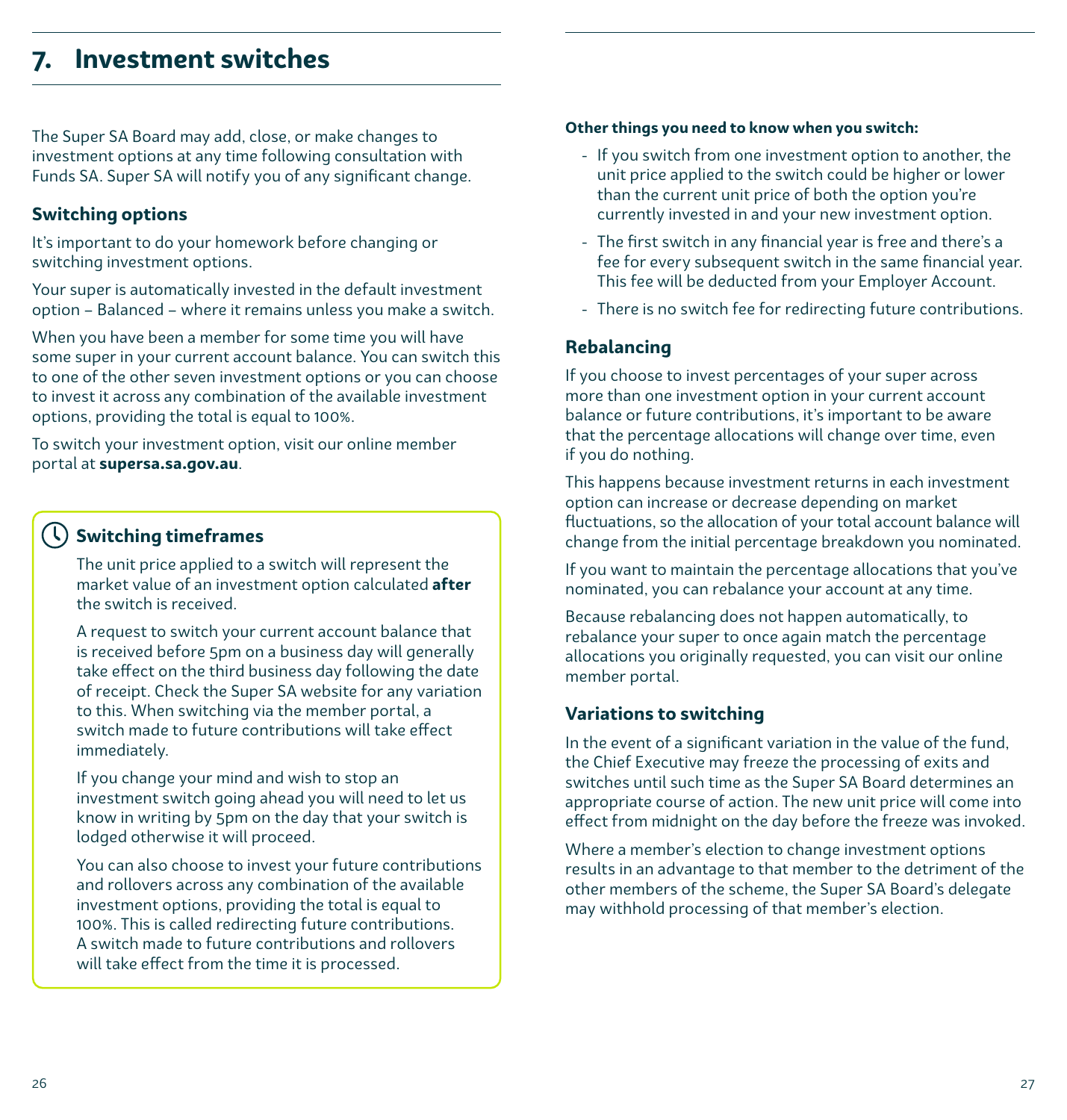## <span id="page-14-0"></span>**8. Additional information**

#### **General Information and Financial Advice**

Getting good financial planning advice is an essential part of making the right investment choices. As a Triple S member, you have the option of calling Super SA's Member Services team for general information, or for personal financial planning advice, speaking with a professional financial planner.

#### **Member Services**

Member Services is a good place to start when you're looking for ways to make the most of your investment in super. And it's free.

Member Services can't give you personal financial advice but can help you make informed decisions about your super, like explaining the investment options available to you and resources to help you choose an investment option.

To speak to our Member Services team, call 1300 369 315.

#### **Member Education team**

Super SA's Member Education team are a dedicated team whose sole purpose is to educate Super SA members and agencies. The Member Education team regularly release articles and videos to keep you up to date. Super SA members gain access to online and in-person seminars which distil the complex superannuation landscape into easily understandable sessions. Super SA understands that sometimes it's easier for us to come to you, so we facilitate worksite visits which can range from a one off seminar to a complete series. To book one of Super SA's highly experienced and qualified Member Education team members please contact **superbookings@sa.gov.au**.

#### **Personal financial planning advice**

You are encouraged to seek professional advice in relation to your financial planning needs.

# **Disclaimer**

The information in this document is intended to help you understand your entitlements in Triple S. Super SA does its best to make sure the information is accurate and up to date. However, you need to be aware that it may not include all the technical details relevant to the topic. For the complete rules of Triple S, please refer to the *Southern State Superannuation Act 2009* and *Southern State Superannuation Regulations 2009*. The Act and accompanying Regulations set out the rules under which Triple S is administered and entitlements are paid. You can access a copy from the Super SA website.

Triple S is an exempt public sector superannuation scheme and is not regulated by the Australian Securities and Investments Commission (ASIC) or the Australian Prudential Regulation Authority (APRA). Super SA is not required to hold an Australian Financial Services Licence to provide general advice about Triple S.

The information in this document is of a general nature only and has been prepared without taking into account your objectives, financial situation or needs. Super SA recommends that before making any decisions about Triple S you consider the appropriateness of this information in the context of your own objectives, financial situation and needs, read the Product Disclosure Statement (PDS) and seek financial advice from a licensed financial adviser in relation to your financial position and requirements.

Super SA and the State Government disclaim all liability for all claims, losses, damages, costs or expenses whatsoever (including consequential or incidental loss or damage), which arise as a result of or in connection with any use of, or reliance upon, any information in this document.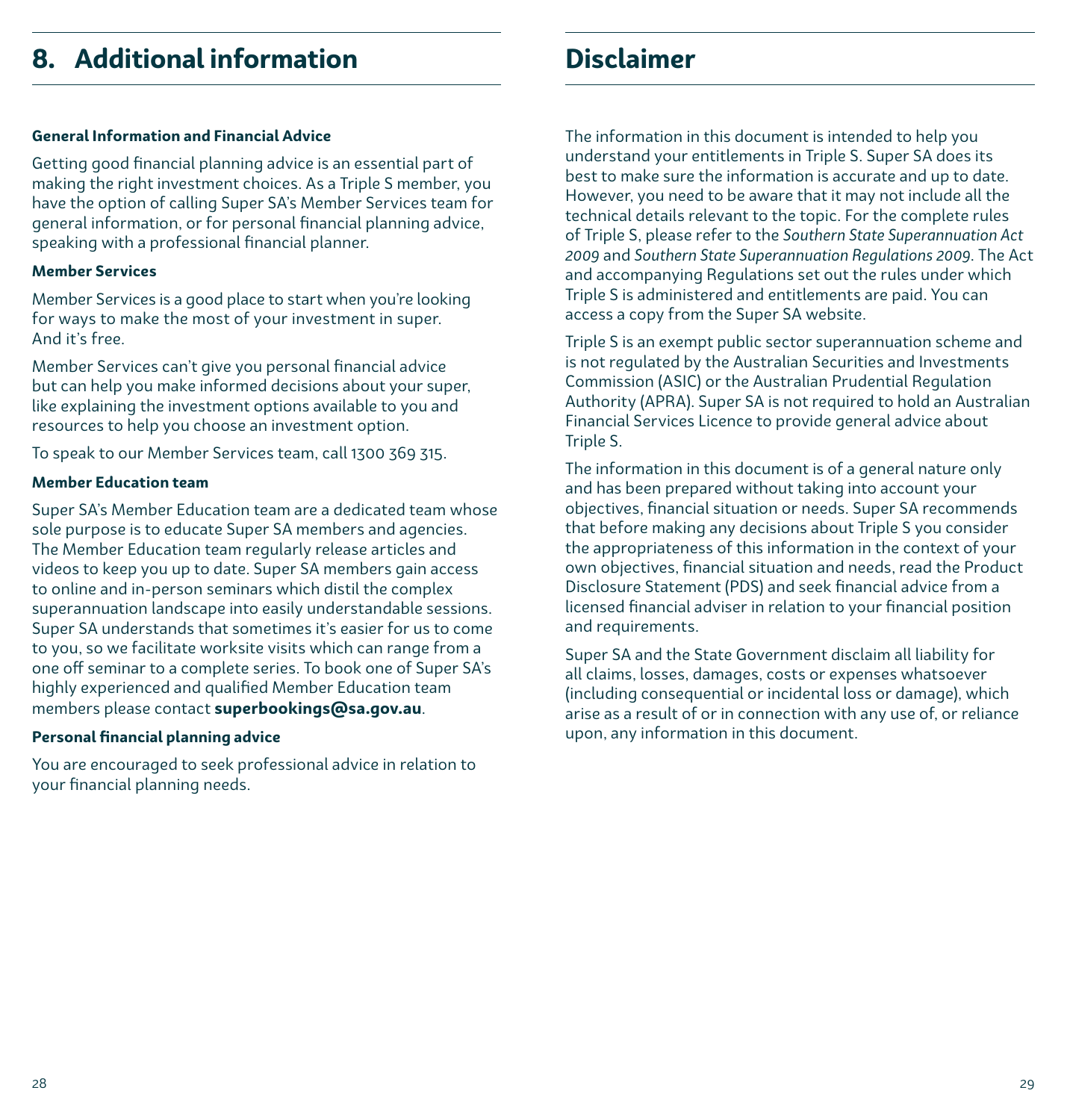# <span id="page-15-0"></span>**9. Glossary of terms**

Now let's look at some important investment terms and their meanings:

objective with a reasonable

likelihood.

| <b>Asset classes</b><br><b>Consumer Price Index</b> | These are the types of investments<br>that make up the option(s) your<br>super is invested in. Each asset<br>class has its own particular risk<br>and return characteristics.                                                                                                                                                                                                        |                            | <b>Return</b>                                                                                                                                     | This is the amount of money your<br>super earns. Returns may not<br>always be positive. Depending<br>on a number of factors, your<br>investment can sometimes go<br>down in value, just as it can go up.                                                                                                                                                                            |
|-----------------------------------------------------|--------------------------------------------------------------------------------------------------------------------------------------------------------------------------------------------------------------------------------------------------------------------------------------------------------------------------------------------------------------------------------------|----------------------------|---------------------------------------------------------------------------------------------------------------------------------------------------|-------------------------------------------------------------------------------------------------------------------------------------------------------------------------------------------------------------------------------------------------------------------------------------------------------------------------------------------------------------------------------------|
| (CPI)                                               | The Consumer Price Index (CPI) is<br>a measure of household inflation<br>and includes statistics about<br>price change for categories of<br>household expenditure.                                                                                                                                                                                                                   | <b>Risk and volatility</b> | This is the possibility that your<br>super may fall in value or earn less<br>than you expected. All investing<br>involves trade-offs between risk |                                                                                                                                                                                                                                                                                                                                                                                     |
| <b>Investment return</b><br>objective               | The investment objectives state<br>what each option aims to achieve.<br>Unfortunately, there are no<br>quarantees with investment so the<br>objective should only be used as<br>a guide when making a decision<br>about your investment. Each of<br>Super SA's investment options has<br>a different investment objective<br>expressed over a particular<br>investment time horizon. |                            |                                                                                                                                                   | and return. Typically the more<br>risk, the higher the potential<br>returns. The less risk, the lower<br>the potential returns. There is also<br>a risk that your super may fall in<br>value, earn less than expected or<br>experience a negative return.<br>Volatility relates to fluctuations<br>in returns. For riskier investment<br>options, returns may fluctuate<br>greatly. |
|                                                     | The investment objective is<br>expressed as a target return above<br>the CPI rate, except in the case<br>of Cash. For the Cash option the<br>target return is the Reserve Bank<br>of Australia cash rate.                                                                                                                                                                            |                            | Standard risk measure <sup>8</sup>                                                                                                                | This is a measure of risk that<br>allows members to compare<br>investment options. The risk<br>measure expresses risk as the<br>number of negative annual returns<br>likely over any 20 year period.                                                                                                                                                                                |
| <b>Investment time horizon</b>                      | This is the expected length of<br>time it may take for an investment<br>option to achieve its investment                                                                                                                                                                                                                                                                             |                            |                                                                                                                                                   |                                                                                                                                                                                                                                                                                                                                                                                     |

<sup>&</sup>lt;sup>8</sup> The Standard Risk Measure is based on industry guidance to allow members to compare investment options that are expected to deliver a similar number of negative annual returns over any twenty year period. The Standard Risk Measure is not a complete assessment of all forms of investment risk, for instance, it does not detail the likely size of a negative return or the potential for a positive return less than a member may require to meet their financial goals. It also does not take into account the impact of administration fees and tax on a negative return. Members should ensure they are comfortable with the risks and potential losses associated with chosen investment options.